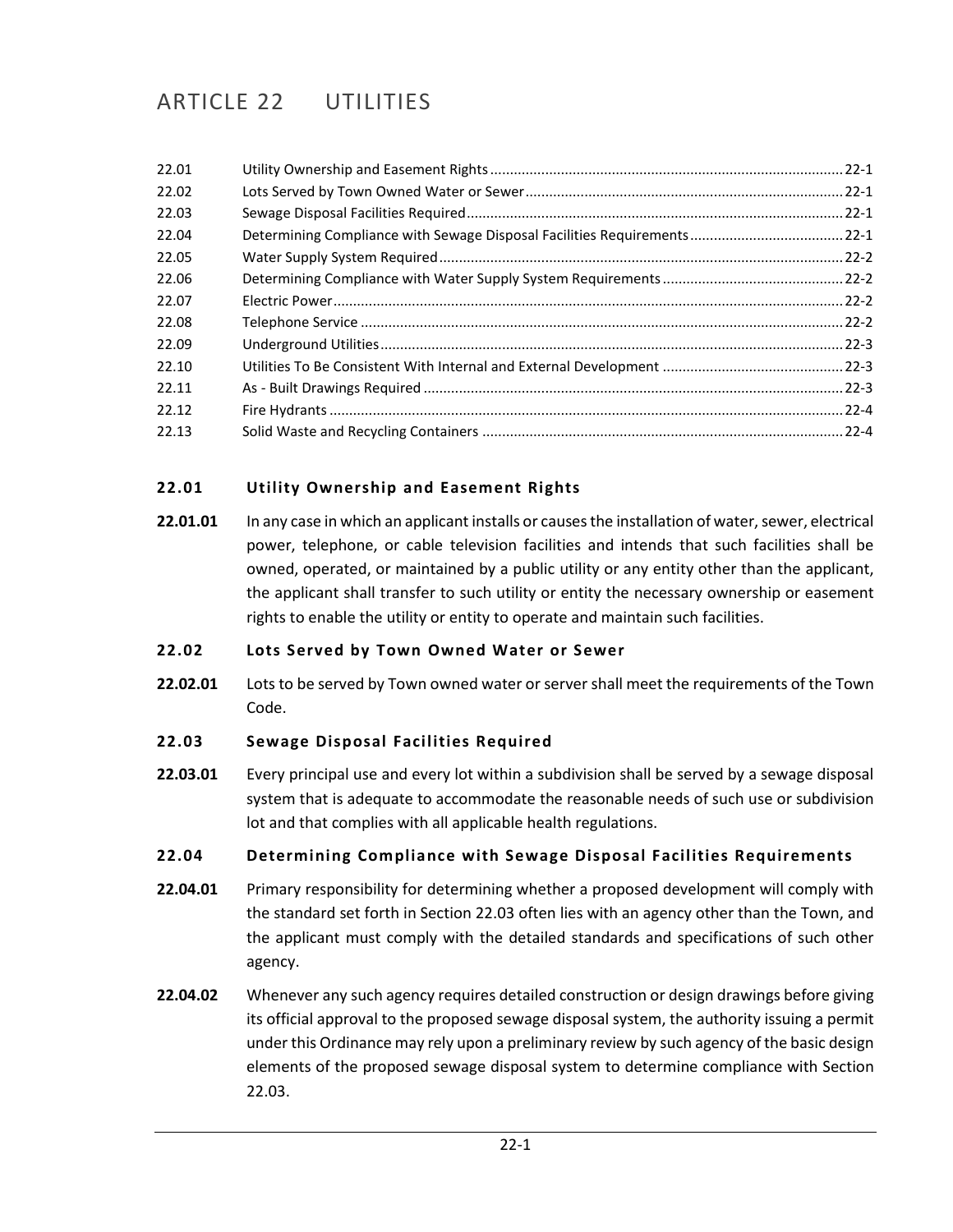**A.** However, construction of such system may not be commenced until the detailed plans and specifications have been reviewed and any appropriate permits issued by such agency.

#### <span id="page-1-0"></span>**22.05 Water Supply System Required**

**22.05.01** Every principal use and every lot within a subdivision shall be served by a water supply system that is adequate to accommodate the reasonable needs of such use or subdivision lot and that complies with all applicable health regulations.

## <span id="page-1-1"></span>**22.06 Determining Compliance with Water Supply System Requirements**

- **22.06.01** Primary responsibility for determining whether a proposed development will comply with the standard set forth in Section 22.05 often lies with an agency other than the Town, and the applicant must comply with the detailed standards and specifications of such other agency.
- **22.06.02** Whenever any such agency requires detailed construction or design drawings before giving its official approval to the proposed water supply system, the authority issuing a permit under this Ordinance may rely upon a preliminary review by such agency of the basic design elements of the proposed water supply system to determine compliance with Section 22.05.
	- **A.** However, construction of such system may not be commenced until the detailed plans and specifications have been reviewed and any appropriate permits issued by such agency.

#### <span id="page-1-2"></span>**22.07 Electric Power**

- **22.07.01** Every principal use and every lot within a subdivision shall have available to it a source of electric power adequate to accommodate the reasonable needs of such use and every lot within such subdivision.
	- **A.** For all new subdivisions the electric utility service provider must review the proposed plans and certify to the Town that it can provide service that is adequate to meet the needs of the proposed use and every lot within the proposed subdivision.
- **22.07.02** If the use is not a subdivision and is located on a lot that is served by an existing power line and the use can be served by a simple connection to such power line (as opposed to a more complex distribution system, such as would be required in an apartment complex or shopping center), then no further certification is needed.

#### <span id="page-1-3"></span>**22.08 Telephone Service**

- **22.08.01** Every principal use and every lot within a subdivision shall have available to it a telephone service adequate to accommodate the reasonable needs of such use and every lot within such subdivision. Compliance with this requirement shall be determined as follows:
	- **A.** If the use is not a subdivision and is located on a lot that is served by an existing telephone line and the use can be served by a simple connection to such telephone line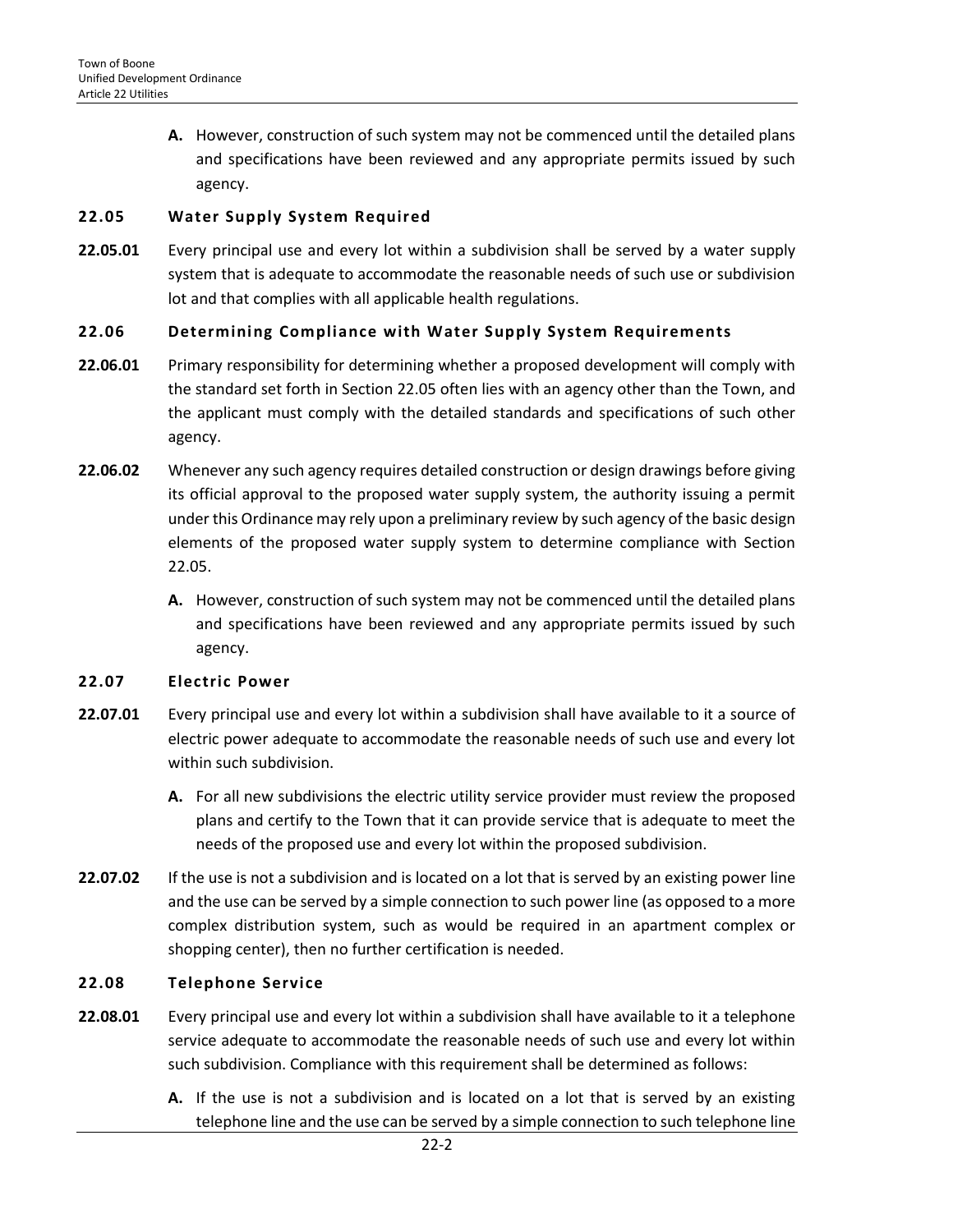(as opposed to a more complex distribution system, such as would be required in an apartment complex or shopping center), then no further certification is needed.

**B.** If the use is a subdivision, or is not located on a lot served by an existing telephone line, or a substantial internal distribution system will be necessary, then the telephone utility company must review the proposed plans and certify to the Town that it can provide service that is adequate to meet the needs of the proposed use and every lot within the proposed subdivision.

## <span id="page-2-0"></span>**22.09 Underground Utilities**

- **22.09.01** All electric power lines (not to include transformers or enclosures containing electrical equipment including, but not limited to, switches, meters, or capacitors which may be pad mounted), telephone, gas distribution, and cable television lines in all developments shall be placed underground in accordance with the specifications and policies of the respective utility service providers and located in accordance with the Town's standard specifications for street design and construction.
	- A. Power Lines Exemption. The regulation shall not require a developer or builder to bury power lines meeting all of the following criteria:
		- 1. The power lines existed above ground at the time of first approval of a plat or development plan by the local government, whether or not the power lines are subsequently relocated during construction of the subdivision or development plan.
		- 2. The power lines are located outside the boundaries of the parcel of land that contains the subdivision or the property covered by the development plan.

(Ord. PL04727-050721, 07-01-2021)

#### <span id="page-2-1"></span>**22.10 Utilities to Be Consistent with Internal and External Development**

- **22.10.01** Whenever it can reasonably be anticipated that utility facilities constructed in one development will be extended to serve other adjacent or nearby developments, such utility facilities shall be located and constructed so that extensions can be made conveniently and without undue burden or expense or unnecessary duplication of service.
- **23.10.02** All utility facilities shall be constructed in such a manner as to minimize interference with pedestrian or vehicular traffic and to facilitate maintenance without undue damage to improvements or facilities located within a development.

#### <span id="page-2-2"></span>**22.11 As – Built Drawings Required**

**22.11.01** Whenever an applicant installs or causes to be installed any utility line in any public rightof-way, the applicant shall, as soon as practicable, in no case more than 180 days after installation is complete, and before acceptance of any water, sewer or other utility line, furnish the Town with a copy of a drawing that shows the exact location of such utility lines. Such drawings must be verified as accurate by the utility service provider. Compliance with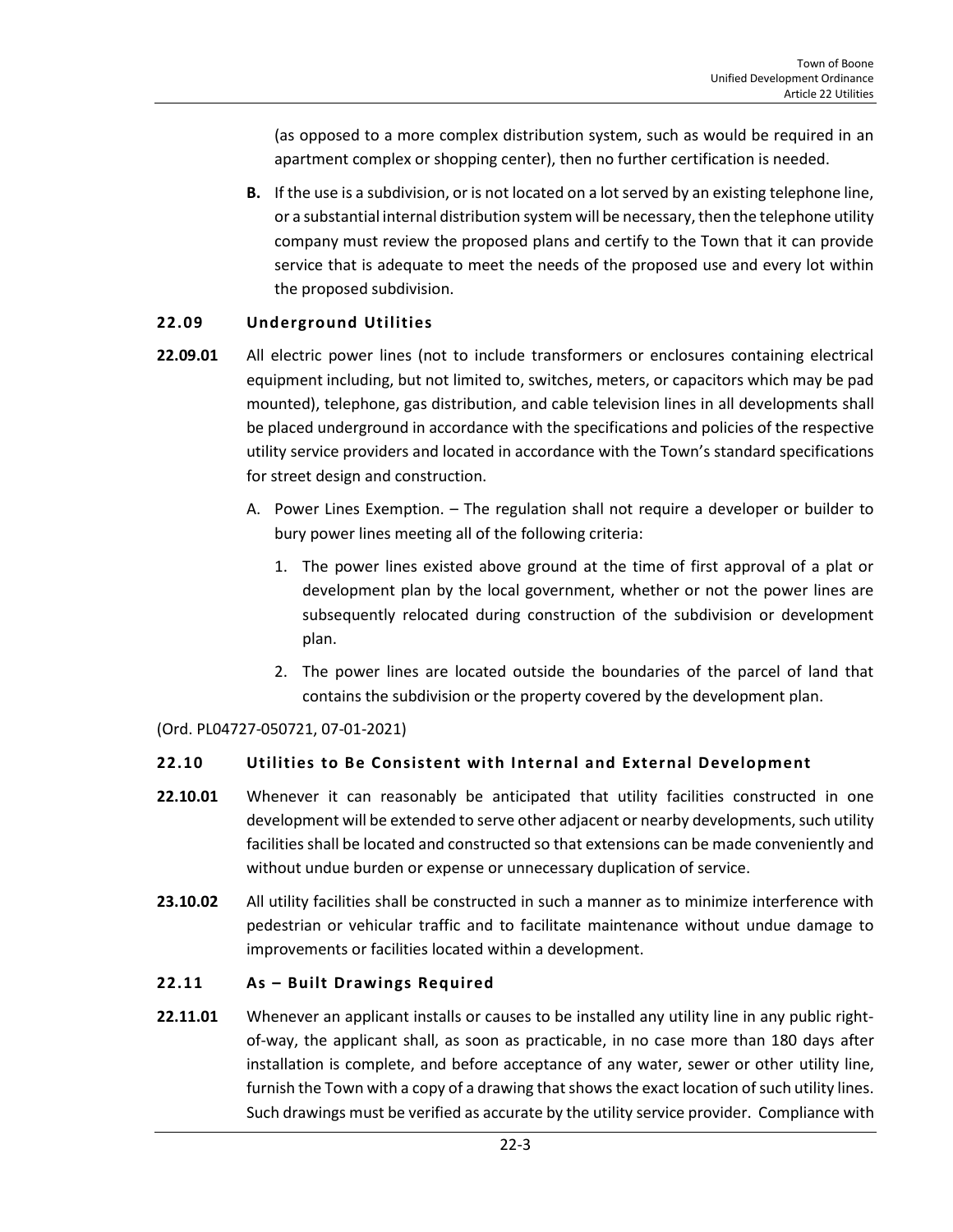this requirement shall be a condition of the continued validity of the permit authorizing such development.

#### <span id="page-3-0"></span>**22.12 Fire Hydrants**

**22.12.01** Every development that is served by a public water system shall include a system of fire hydrants sufficient to provide adequate fire protection for the buildings located or intended to be located within such development.

#### <span id="page-3-1"></span>**22.13 Solid Waste and Recycling Containers**

#### **22.13.01 Solid Waste Containers**

- **A.** Every development must provide solid waste areas and solid waste containers in compliance with the requirements of Section 91 of the Town Code.
- **B.** All solid waste containers and solid waste container areas should be located as to minimize any negative impact on persons occupying the development site, neighboring properties, and public rights-of-way.
- **C.** All solid waste container areas should be constructed according to specifications established by the Public Works Department to allow for collection without damage to the development site and the collection vehicle.
- **D.** All solid waste container locations should be screened in accordance with the requirements of Subsection 31.06.05.

## **22.13.02 Recycling Containers**

- **A.** Multi-Family dwellings and any other development which is required to recycle should provide an area for the placement of recycling containers designed pursuant to Section 91 of the Town Code.
- **B.** All recycling containers should be located as to minimize any negative impact on persons occupying the development site, neighboring properties, and public rights-ofway.
- **C.** All recycling container areas should be constructed according to specifications established by the Department of Public Works to allow for collection without damages to the development site and the collection vehicle.
- **D.** All recycling container areas should be screened in accordance with the requirements of Section 31.06.05.

## **22.13.03 Solid Waste and Recycling Enclosure**